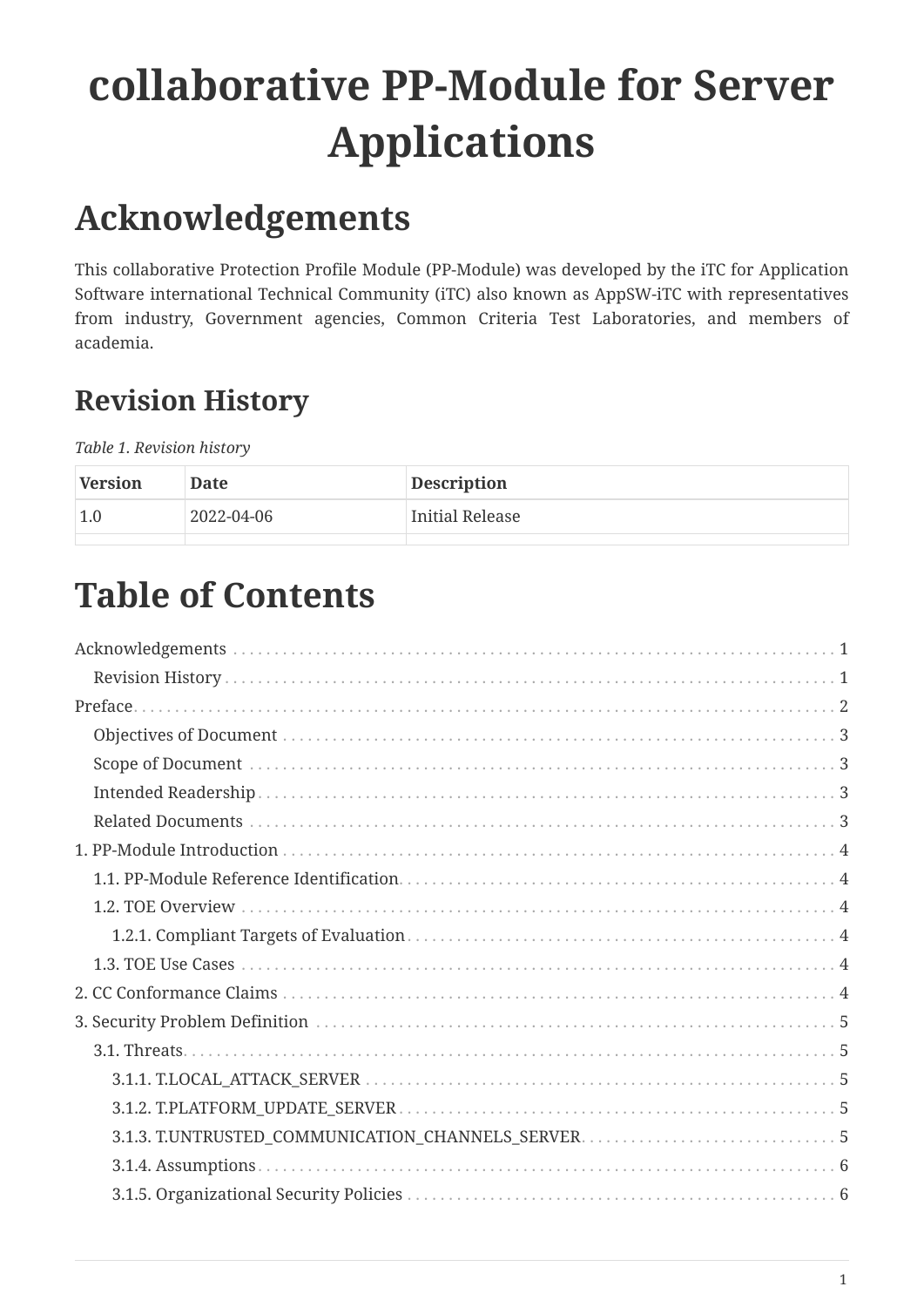| C.1.2. Component Levelling. |  |
|-----------------------------|--|
|                             |  |
|                             |  |
|                             |  |
|                             |  |
|                             |  |
|                             |  |

# <span id="page-1-0"></span>**Preface**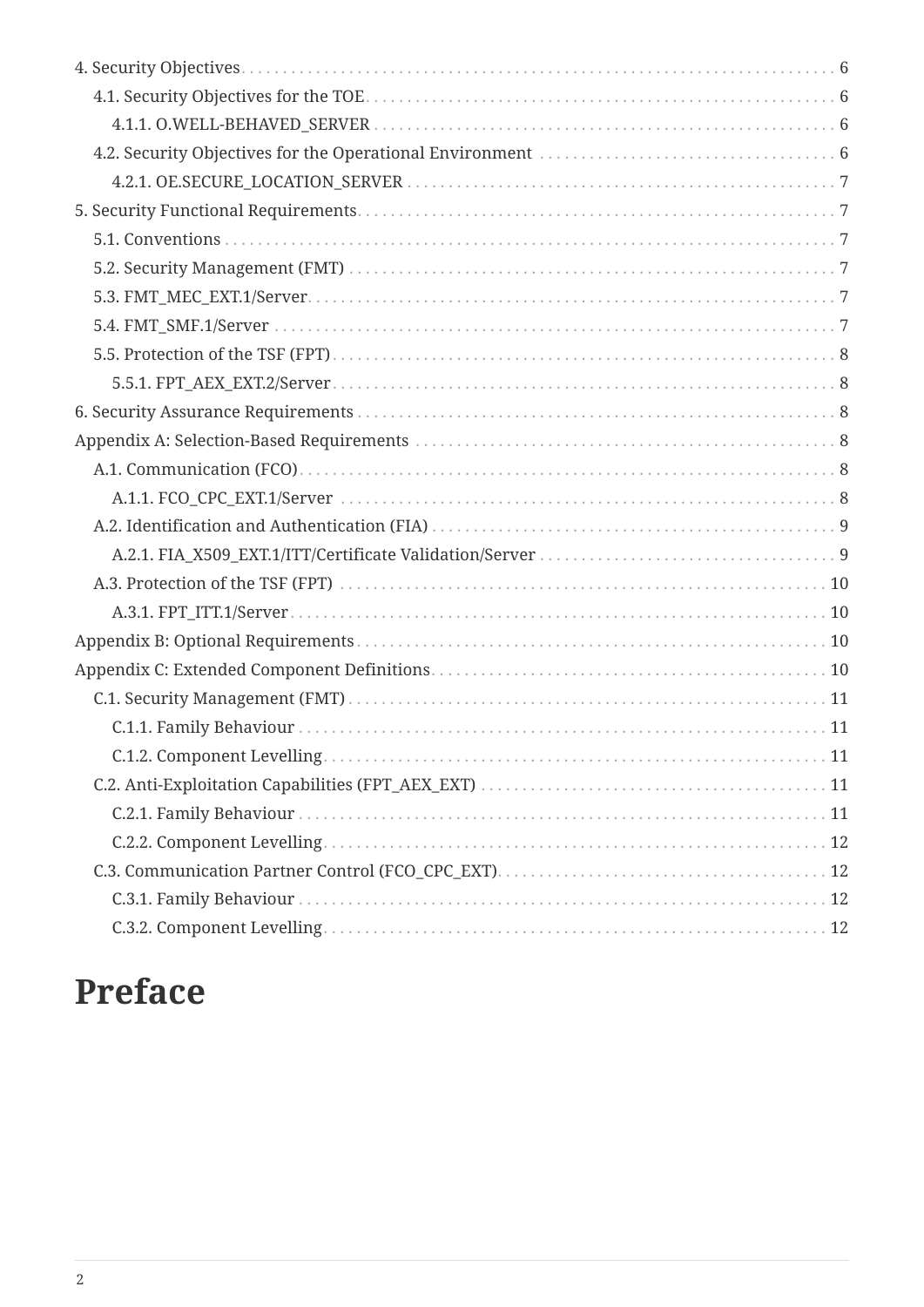This module is part of a Collaborative Protection Profile (cPP) whose Target of Evaluation (TOE) is software applications. Under this cPP software applications can be categorized under the following broad categories:

1. Enterprise Server Applications

This cPP-Module is to be used against which all of the above categories of software applications may be evaluated. In addition there are PP-Modules that may be applicable based on the category of application.

In addition to the above categories there are large number of applications (Desktop and Mobile) that fall under "Consumer-grade" category. While such applications could be evaluated under the Application Software cPP, it is not the intention of this iTC to specifically address this category. The iTC doesn't believe the consumer grade app ecosystem would support the historical cost and timelines associated with a Common Criteria evaluation.

## <span id="page-2-0"></span>**Objectives of Document**

This document presents the Common Criteria (CC) collaborative Protection Profile Module (PP-Module) to express the security functional requirements (SFRs) and security assurance requirements (SARs) for Enterprise Server Applications. The Evaluation activities that specify the actions the evaluator performs to determine if a product satisfies the SFRs captured within this PP-Module, are described in [\[SD\].](#page-3-6)

## <span id="page-2-1"></span>**Scope of Document**

The scope of the PP-Module within the development and evaluation process is described in the Common Criteria for Information Technology Security Evaluation. In particular, a PP-Module defines the IT security requirements of a generic type of TOE and specifies the functional security measures to be offered by that TOE to meet stated requirements [[\[CC1\]](#page-2-4), Section B.14].

## <span id="page-2-2"></span>**Intended Readership**

The target audiences of this PP-Module are developers, CC consumers, system integrators, evaluators and schemes.

Although the PP-Module and SD may contain minor editorial errors, the PP-Module is recognized as living document and the iTC is dedicated to ongoing updates and revisions. Please report any issues to the AppSW-iTC.

## <span id="page-2-3"></span>**Related Documents**

- <span id="page-2-4"></span>▪ [CC1] Common Criteria for Information Technology Security Evaluation, Part 1: Introduction and General Model, CCMB-2017-04-001, Version 3.1 Revision 5, April 2017.
- <span id="page-2-5"></span>▪ [CC2] Common Criteria for Information Technology Security Evaluation, Part 2: Security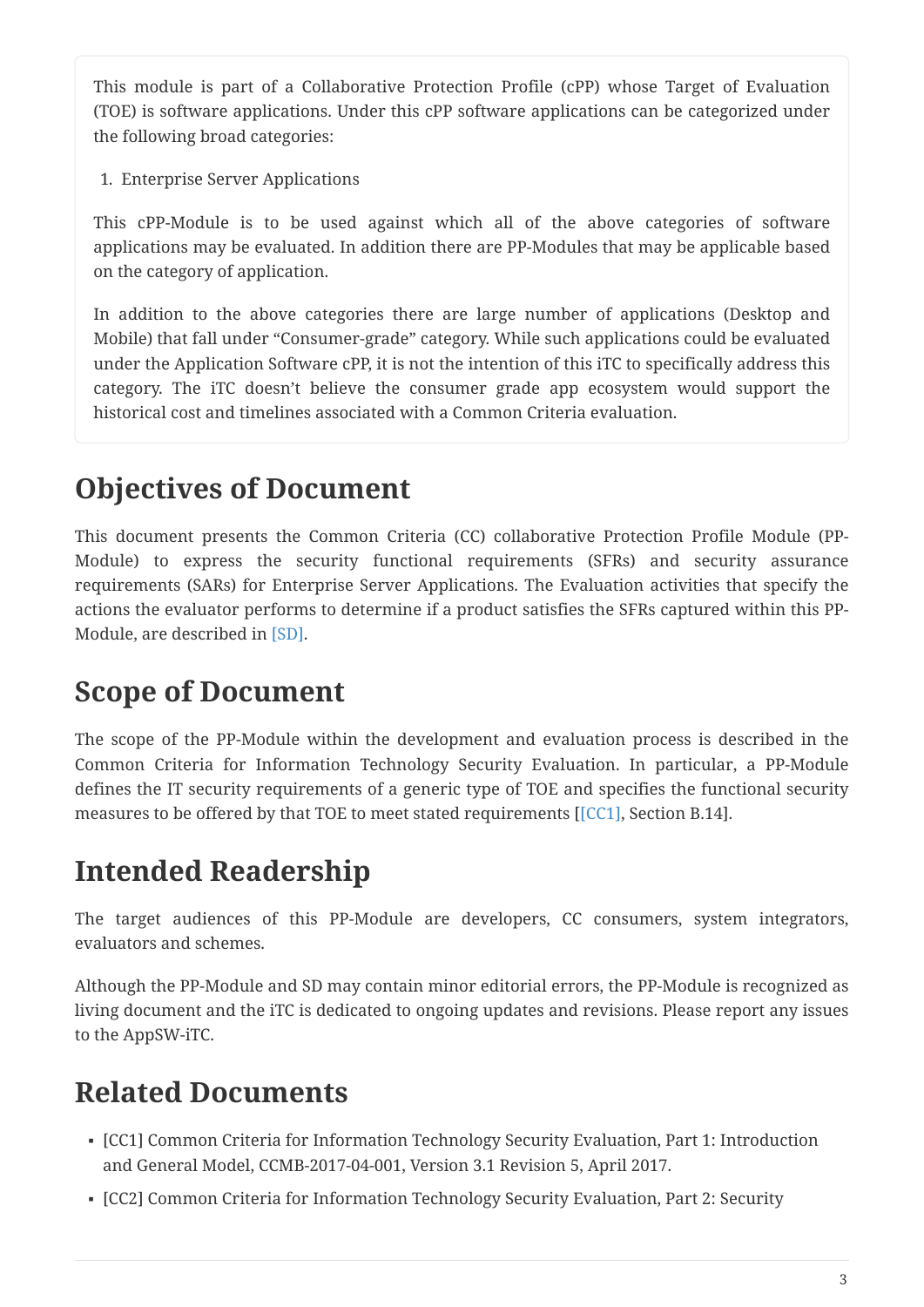Functional Components, CCMB-2017-04-002, Version 3.1 Revision 5, April 2017.

- <span id="page-3-7"></span>▪ [CC3] Common Criteria for Information Technology Security Evaluation, Part 3: Security Assurance Components, CCMB-2017-04-003, Version 3.1 Revision 5, April 2017.
- [CEM] Common Methodology for Information Technology Security Evaluation, Evaluation Methodology, CCMB-2017-04-004, Version 3.1 Revision 5, April 2017.
- <span id="page-3-6"></span>▪ [SD] Supporting Document Mandatory Technical Document: Evaluation Activities for collaborative Protection Profile Module for Server Applications, Version 1.0, February 23, 2022

For more see the [Common Criteria Portal](http://www.commoncriteriaportal.org/).

# <span id="page-3-0"></span>**1. PP-Module Introduction**

## <span id="page-3-1"></span>**1.1. PP-Module Reference Identification**

- PP-Module Reference: collaborative PP-Module for Server Applications
- PP-Module Version: 1.0
- PP-Module Date: 2022-04-06

## <span id="page-3-2"></span>**1.2. TOE Overview**

### <span id="page-3-3"></span>**1.2.1. Compliant Targets of Evaluation**

This is a Collaborative Protection Profile (cPP) Module whose Target of Evaluation (TOE) is Enterprise Server Applications. This PP-Module is compatible with the cPP for Application Software.

### <span id="page-3-4"></span>**1.3. TOE Use Cases**

All use cases of Enterprise Server applications defined in the Collaborative Protection Profile for Application Software are applicable to this PP-Module.

# <span id="page-3-5"></span>**2. CC Conformance Claims**

As defined by the references [\[CC1\]](#page-2-4), [\[CC2\]](#page-2-5) and [\[CC3\],](#page-3-7) this PP-Module:

- conforms to the requirements of Common Criteria v3.1, Revision 5,
- is Part 2 extended,
- does not claim conformance to any other security functional requirement packages.

In order to be conformant to this PP-Module, a ST shall demonstrate Exact Conformance. Exact Conformance, as a subset of Strict Conformance as defined by the CC, is defined as the ST containing all of the SFRs in [Security Functional Requirements](#page-6-1) (these are the mandatory SFRs) of this PP-Module, and potentially SFRs from [Consistency Rationale] (these are selection-based SFRs)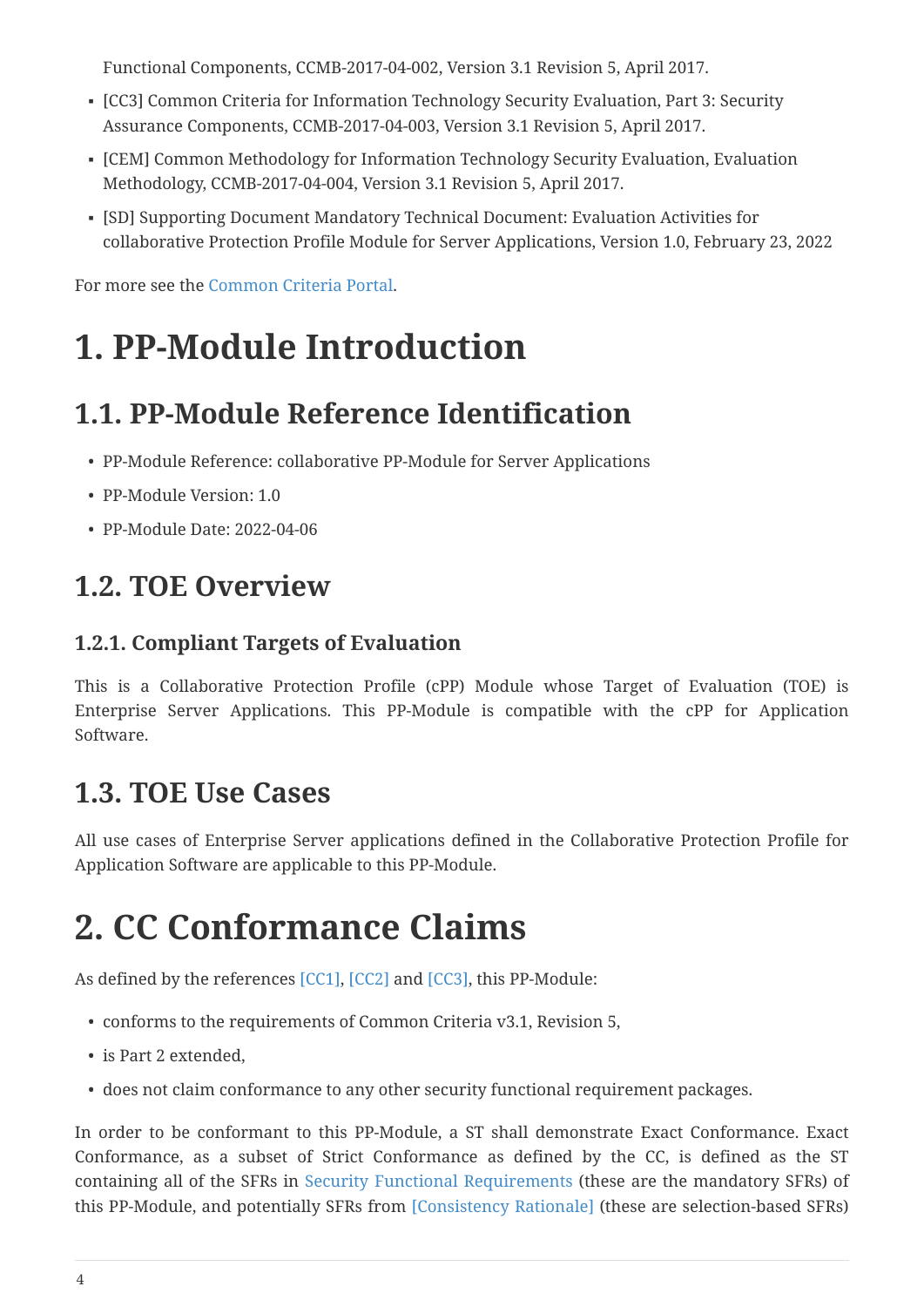and [Selection-Based Requirements](#page-7-3) (these are optional SFRs) of this PP-Module. While iteration is allowed, no additional requirements (from the CC parts 2 or 3, or definitions of extended components not already included in this PP-Module) are allowed to be included in the ST. Further, no SFRs in [Security Functional Requirements](#page-6-1) of this PP-Module are allowed to be omitted.

# <span id="page-4-0"></span>**3. Security Problem Definition**

The security problem is described in terms of the threats that the TOE is expected to address, assumptions about its operational environment, and any organizational security policies that the TOE is expected to enforce.

## <span id="page-4-1"></span>**3.1. Threats**

### <span id="page-4-2"></span>**3.1.1. T.LOCAL\_ATTACK\_SERVER**

An attacker can act through unprivileged access on the same computing platform on which the application executes. For example, attackers may provide maliciously formatted input to the application in the form of files or other local communications thus providing unauthorized access to plaintext sensitive data.

SFR Rationale:

- FPT AEX EXT.2/Server ensures that the application does not subvert security mechanisms provided by the platform thereby allowing an attacker with local access to exploit the application.
- FMT MEC EXT.1/Server ensures that unauthorized access to application's configuration data is not possible.
- FMT SMF.1/Server ensures that rogue or misconfigured TOE parts/agents do not compromise the security of the server application.

### <span id="page-4-3"></span>**3.1.2. T.PLATFORM\_UPDATE\_SERVER**

Updating the platform that the application operates on could break the application's functionality. As such an end user might choose not to update the platform, thereby preventing the patching of known issues on the platform. An attacker could exploit such unpatched vulnerabilities in the platform to then mount an attack on the application.

SFR Rationale:

• FPT\_AEX\_EXT.2/Server SFR ensures that the TOE leverages the functionality provided and supported by the platform. This ensures that when the platform is updated, the supported functionality does not break and makes it easier to keep the platform updated without having to worry about breaking the applications running on the platform.

### <span id="page-4-4"></span>**3.1.3. T.UNTRUSTED\_COMMUNICATION\_CHANNELS\_SERVER**

Attackers may take advantage of poorly designed or non-secure protocols or poor key management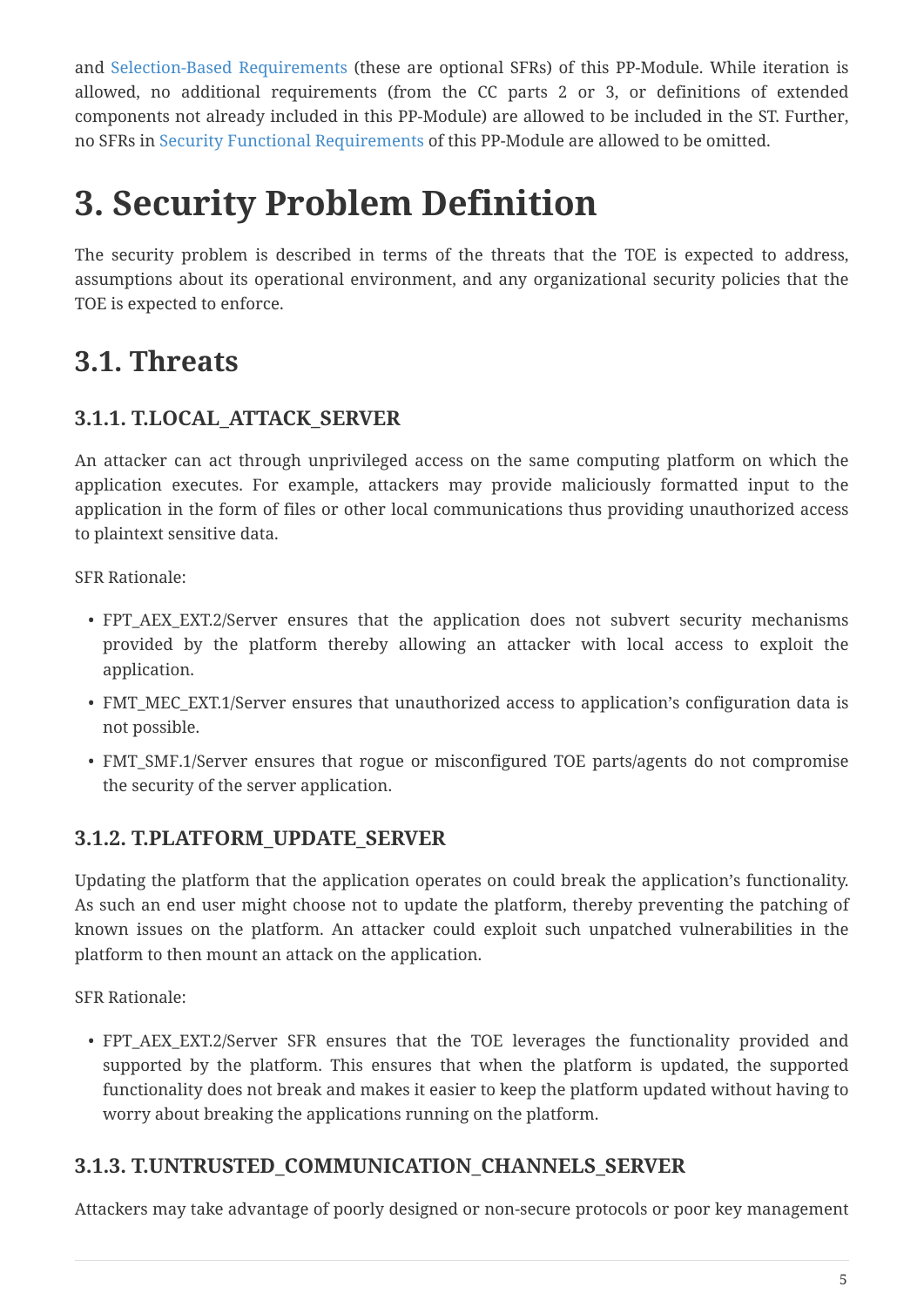to successfully perform man-in-the middle attacks, replay attacks, etc. Successful attacks will result in loss of confidentiality and integrity of the critical network traffic, and potentially could lead to a compromise of the application itself. Attackers may attempt to target applications that do not use standardized secure tunneling protocols to protect the critical network traffic. This threat is of particular concern when an application uses protocols that have not been subject to extensive peer review. Additionally attackers may attempt to connect via untrusted entities and use that connectivity to perform various attacks.

SFR Rationale:

- FCO\_CPC\_EXT.1/Server SFR ensures that only trusted entities connect with each other.
- FPT ITT.1/Server SFR ensures that the communication between trusted entities is secure using well known protocols.

### <span id="page-5-0"></span>**3.1.4. Assumptions**

All Assumptions of the Collaborative Protection Profile for Application Software apply also to this PP-Module.

### <span id="page-5-1"></span>**3.1.5. Organizational Security Policies**

There are no OSPs for applications.

## <span id="page-5-2"></span>**4. Security Objectives**

## <span id="page-5-3"></span>**4.1. Security Objectives for the TOE**

The following subsections describe objectives for the TOE. Since the Collaborative Protection Profile for Application Software does not specify any Objectives for the TOE this section contains only additional Objectives for the TOE related to the PP-Module but independent from the Collaborative Protection Profile for Application Software.

### <span id="page-5-4"></span>**4.1.1. O.WELL-BEHAVED\_SERVER**

The TOE shall not circumvent the security controls provided by the underlying platform.

SFR Rationale:

• FPT AEX EXT.2/Server ensures that the app is well-behaved within the narrow context of ensuring security mechanisms of the underlying platforms are not subverted.

## <span id="page-5-5"></span>**4.2. Security Objectives for the Operational Environment**

All objectives for the Operational Environment of the Collaborative Protection Profile for Application Software apply also to this PP-Module. Additionally the following objective is added to this PP-Module: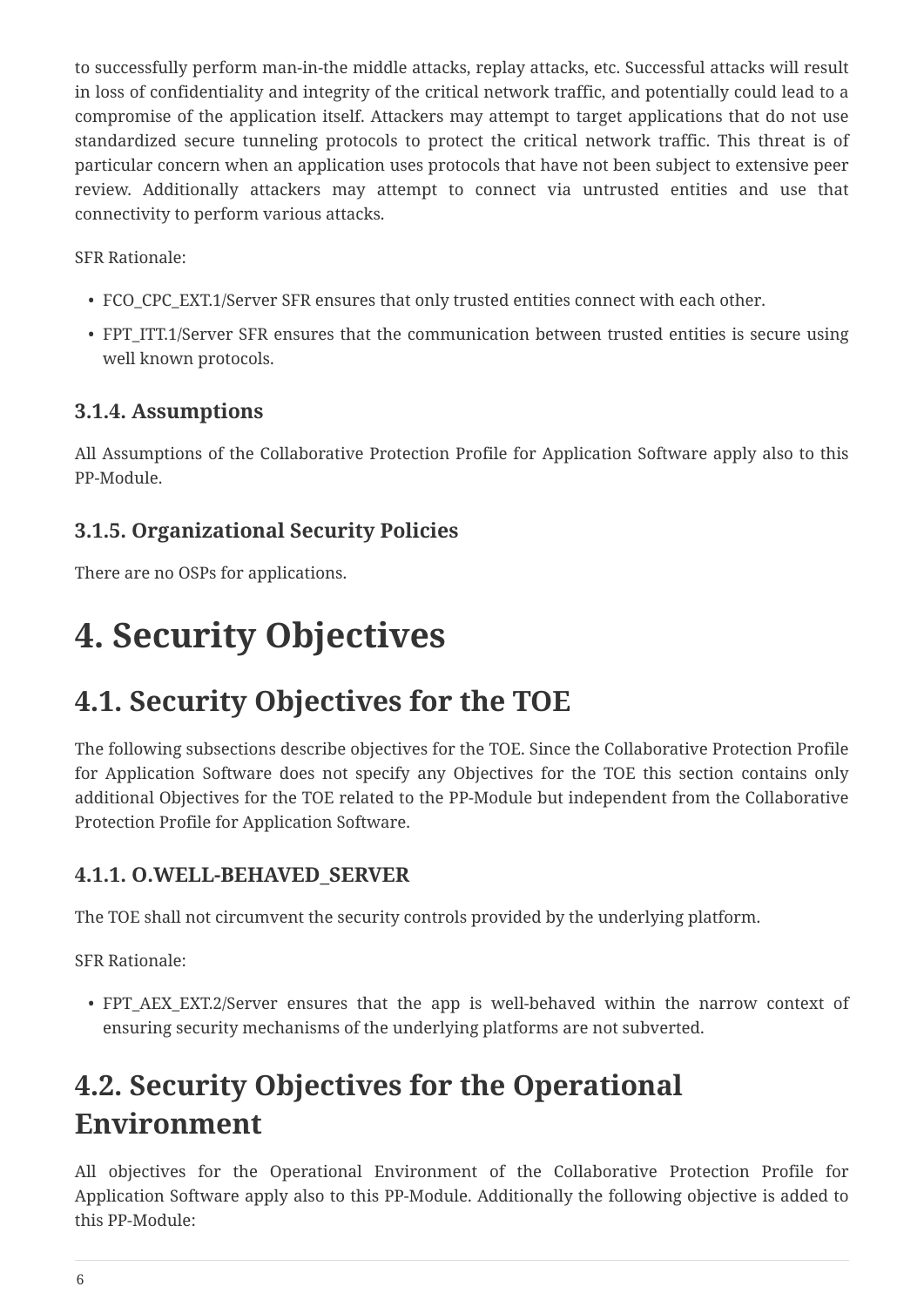### <span id="page-6-0"></span>**4.2.1. OE.SECURE\_LOCATION\_SERVER**

Enterprise servers that run enterprise applications should be housed in a secure location.

# <span id="page-6-1"></span>**5. Security Functional Requirements**

## <span id="page-6-2"></span>**5.1. Conventions**

The individual security functional requirements are specified in the sections below. The following conventions are used for the completion of operations:

- [*Italicized text within square brackets*] indicates an operation to be completed by the ST author.
- **Bold text** indicates additional text provided as a refinement.
- [**Bold text within square brackets**] indicates the completion of an assignment.
- [text within square brackets] indicates the completion of a selection.
- Number in parentheses after SFR name, e.g. (1) indicates the completion of an iteration.
- '/Server' has been added to every SFR in this module to distinguish SFRs added from Server modules.

Extended SFRs are identified by having a label "EXT" at the end of the SFR name.

## <span id="page-6-3"></span>**5.2. Security Management (FMT)**

## <span id="page-6-4"></span>**5.3. FMT\_MEC\_EXT.1/Server**

**FMT\_MEC\_EXT.1.1/Server** Read and write access to the TOE's configuration data shall be limited to Administrator, TOE and [*assignment: list of authorized entities*].

## <span id="page-6-5"></span>**5.4. FMT\_SMF.1/Server**

**FMT\_SMF.1.1/Server** The TSF shall be capable of performing the following management functions:

- configuration of communication with other trusted IT entities
- [*selection:*
	- *configuration of communication with Agent according to FCO\_CPC\_EXT.1/Server and FPT\_ITT.1/Server*
	- *allow/disallow the enrollment of a TOE agent by administrative function or policy,*
	- *query agent version,*
	- *provide update functionality to agent,*
	- *change administrative passwords,*
	- *change agent credentials,*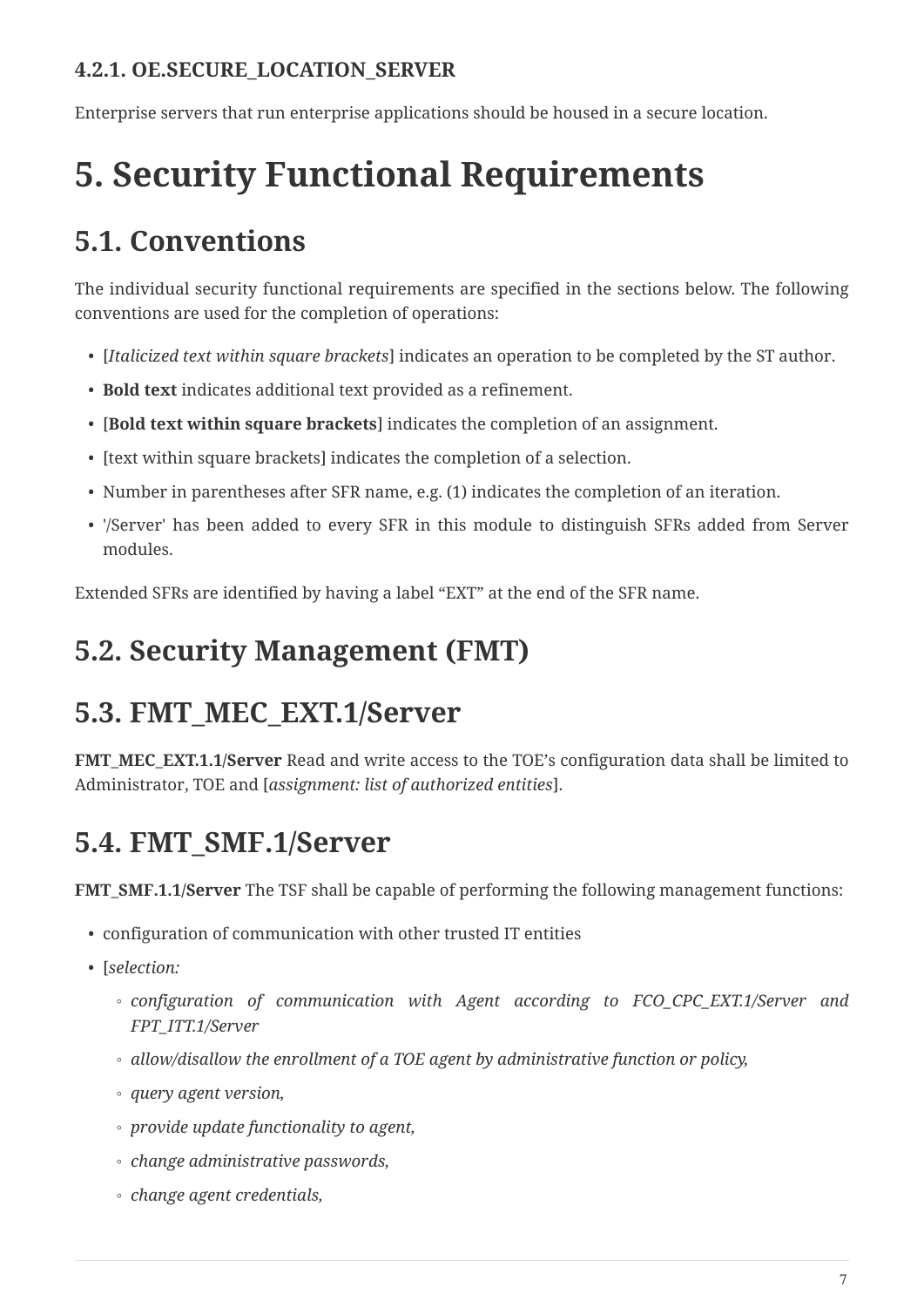- *configure and change recovery credentials,*
- *configure number of authentication attempts and failed authentication behavior,*
- *[assignment: Other management functions]*]

**Application Note 1:** Functions that relate to management of agents is intended to be used in conjuction with the Agent module, however, it can be used with third party agents that aren't necessarily within the TOE boundary.

## <span id="page-7-0"></span>**5.5. Protection of the TSF (FPT)**

### <span id="page-7-1"></span>**5.5.1. FPT\_AEX\_EXT.2/Server**

**FPT\_AEX\_EXT.2.1/Server** The application shall be compatible with security features provided by the platform vendor.

**Application Note 2:** This requirement is designed to ensure that platform security features do not need to be disabled in order for the application to run. The assignement in FPT\_AEX\_EXT.1.3 in the Collaborative Protection Profile for Application Software must be None.

# <span id="page-7-2"></span>**6. Security Assurance Requirements**

This PP-Module does not define any additional assurance requirements above and beyond what is defined in the Collaborative Protection Profile for Application Software that it extends. Application of the SARs to the TOE boundary described by both the claimed base and this PP-Module is sufficient to demonstrate that the claimed SFRs have been implemented correctly by the TOE.

# <span id="page-7-3"></span>**Appendix A: Selection-Based Requirements**

These SFRs apply if and only if an Agent Module is included in the evaluation.

## <span id="page-7-4"></span>**A.1. Communication (FCO)**

### <span id="page-7-5"></span>**A.1.1. FCO\_CPC\_EXT.1/Server**

**FCO CPC EXT.1.1/Server** The TSF shall require a Security Administrator to enable communications between any pair of TOE parts before such communication can take place.

**FCO\_CPC\_EXT.1.2/Server** The TSF shall implement a registration process in which TOE parts establish and use a communications channel that uses [*selection:*

- *A channel that meets the secure channel requirements in FPT\_ITT.1,*
- *No channel*

].

**Application Note 3:** "No channel" is selected if the component registration is performed via out-of-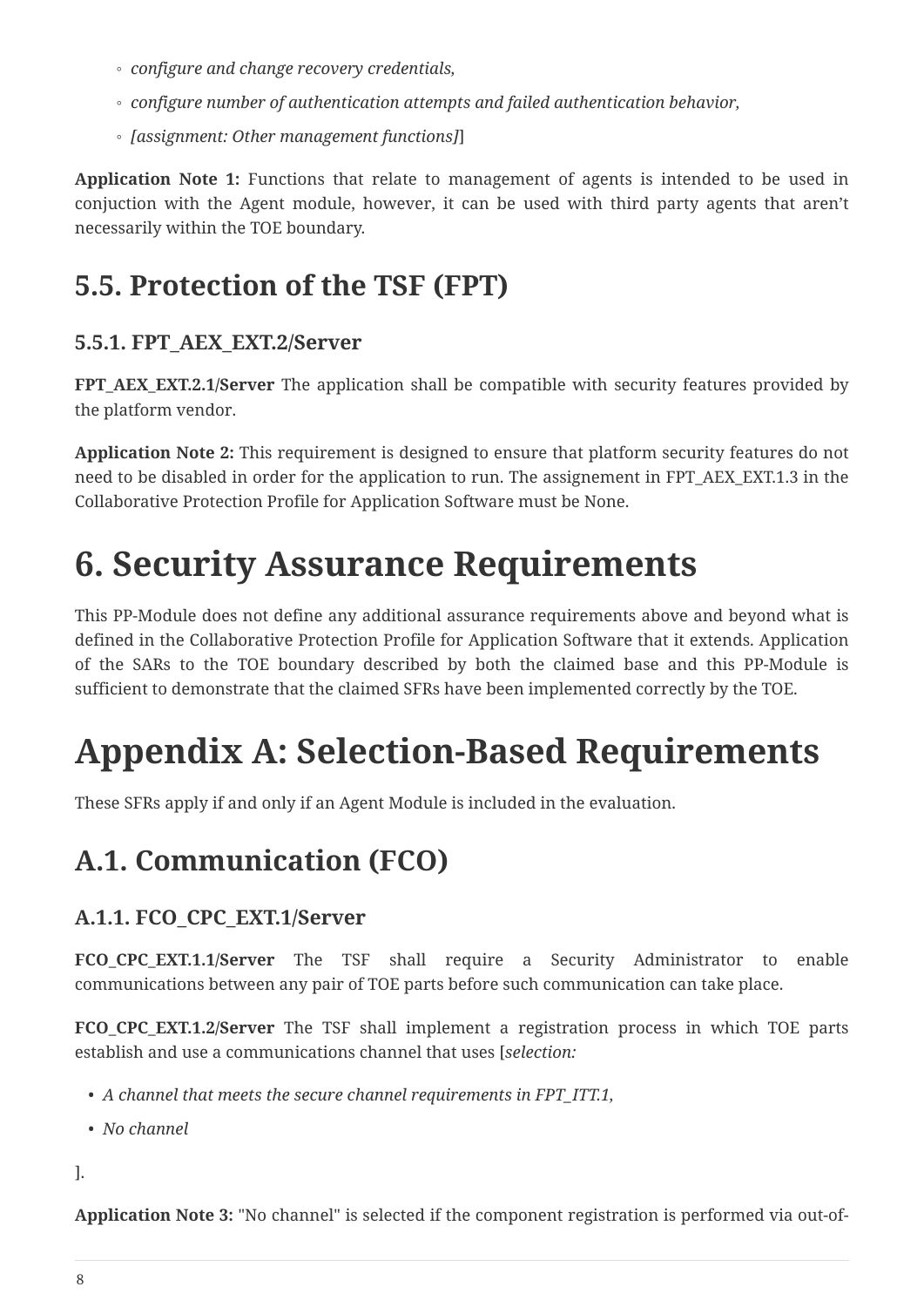band manual means.

**FCO\_CPC\_EXT.1.3/Server** The TSF shall enable a Security Administrator to disable communications between any pair of TOE parts.

## <span id="page-8-0"></span>**A.2. Identification and Authentication (FIA)**

### <span id="page-8-1"></span>**A.2.1. FIA\_X509\_EXT.1/ITT/Certificate Validation/Server**

**FIA\_X509\_EXT.1.1/ITT/Server** The application shall [*selection: invoked platform-provided functionality, implement functionality*] to validate certificates in accordance with the following rules:

- RFC 5280 certificate validation and certification path validation supporting a minimum path length of two certificates.
- The certification path must terminate with a trusted CA certificate.
- The TSF shall validate a certification path by ensuring that all CA certificates in the certification path contain the basicConstraints extension with the CA flag set to TRUE.
- The TSF shall validate the revocation status of the certificate using [*selection:*
	- *the Online Certificate Status Protocol (OCSP) as specified in RFC 6960,*
	- *Certificate Revocation List (CRL) as specified in RFC 5280 Section 6.3,*
	- *Certificate Revocation List (CRL) as specified in RFC 5759 Section 5,*
	- *an OCSP TLS Status Request Extension (i.e., OCSP stapling) as specified in RFC 6066,*
	- *no revocation method*].
- The TSF shall validate the extendedKeyUsage field according to the following rules:
	- Server certificates presented for TLS shall have the Server Authentication purpose (id-kp 1 with OID 1.3.6.1.5.5.7.3.1) in the extendedKeyUsage field.
	- Client certificates presented for TLS shall have the Client Authentication purpose (id-kp 2 with OID 1.3.6.1.5.5.7.3.2) in the extendedKeyUsage field.
	- OCSP certificates presented for OCSP responses shall have the OCSP Signing purpose (id-kp 9 with OID 1.3.6.1.5.5.7.3.9) in the extendedKeyUsage field.

**Application Note 4:** This SFR should be chosen if in FPT\_ITT.1/Server protocols selected utilize X.509 certificates for peer authentication. In this case, the use of revocation list checking is optional as there are additional requirements surrounding the enabling and disabling of the ITT channel as defined in FCO\_CPC\_EXT.1/Server. If revocation checking is not supported, the ST author should select no revocation method. However, if certificate revocation checking is supported, the ST author selects whether this is performed using OCSP or CRLs.

It is acceptable for the TOE to depend on the platform for certification checking (as defined in this SFR) however all the evaluation activities must be performed irrespective of whether the TOE performs the certificate checking or passes the responsibility to the platform.

The TSF shall be capable of supporting a minimum path length of two certificates. That is, it shall support a certificate hierarchy comprising of at least a self-signed root certificate and a TOE identity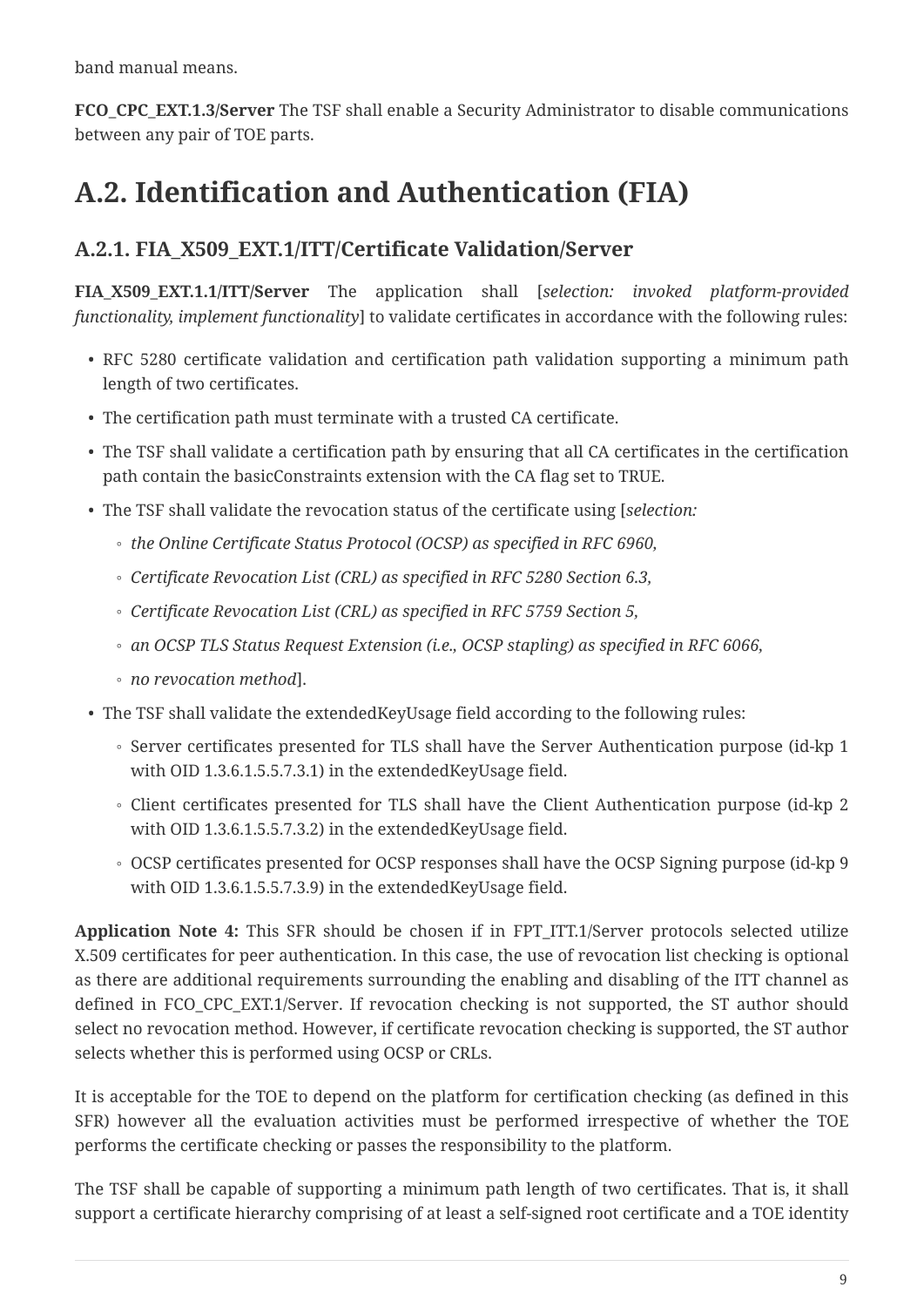certificate.

The TSS shall describe when revocation checking is performed. It is expected that revocation checking is performed when a certificate is used in an authentication step. It is not sufficient to verify the status of a X.509 certificate only when it is loaded onto the device.

If the TOE does not support functionality that uses any of the certificate types listed in the extendedKeyUsage rules in FIA\_X509\_EXT.1.1 then this is stated in the TSS and the relevant part of the SFR is considered trivially satisfied. However, if the TOE does support functionality that uses certificates of any of these types then the corresponding rule must of course be satisfied as in the SFR.

**FIA\_X509\_EXT.1.2/ITT/Server** The application shall only treat a certificate as a CA certificate if the basicConstraints extension is present and the CA flag is set to TRUE.

**Application Note 5:** This requirement applies to certificates that are used and processed by the TSF and restricts the certificates that may be added as trusted CA certificates.

## <span id="page-9-0"></span>**A.3. Protection of the TSF (FPT)**

### <span id="page-9-1"></span>**A.3.1. FPT\_ITT.1/Server**

**FPT\_ITT.1.1/Server** The TSF shall protect TSF data from disclosure and detect its modification when it is transmitted between separate parts of the TOE through the use of [*selection: SSH, TLS, DTLS, HTTPS*].

**Application Note 6:** The data passed in this trusted communication channel are encrypted as defined by the protocol chosen in the selection. The ST author should identify the channels and protocols used by each pair of communicating TOE parts, iterating this SFR as appropriate.

If certificates are used for authentication in any of the protocols selected above, then FIA\_X509\_EXT.1/ITT/Server is to be selected.

# <span id="page-9-2"></span>**Appendix B: Optional Requirements**

There are currently no Optional requirements. Following section may be applicable in later revisions.

# <span id="page-9-3"></span>**Appendix C: Extended Component Definitions**

This appendix contains the definitions for the extended requirements that are used in the PP-Module, including those used in [Consistency Rationale] and [Selection-Based Requirements](#page-7-3) .

(Note: formatting conventions for selections and assignments in this chapter are those in [\[CC2\]](#page-2-5).)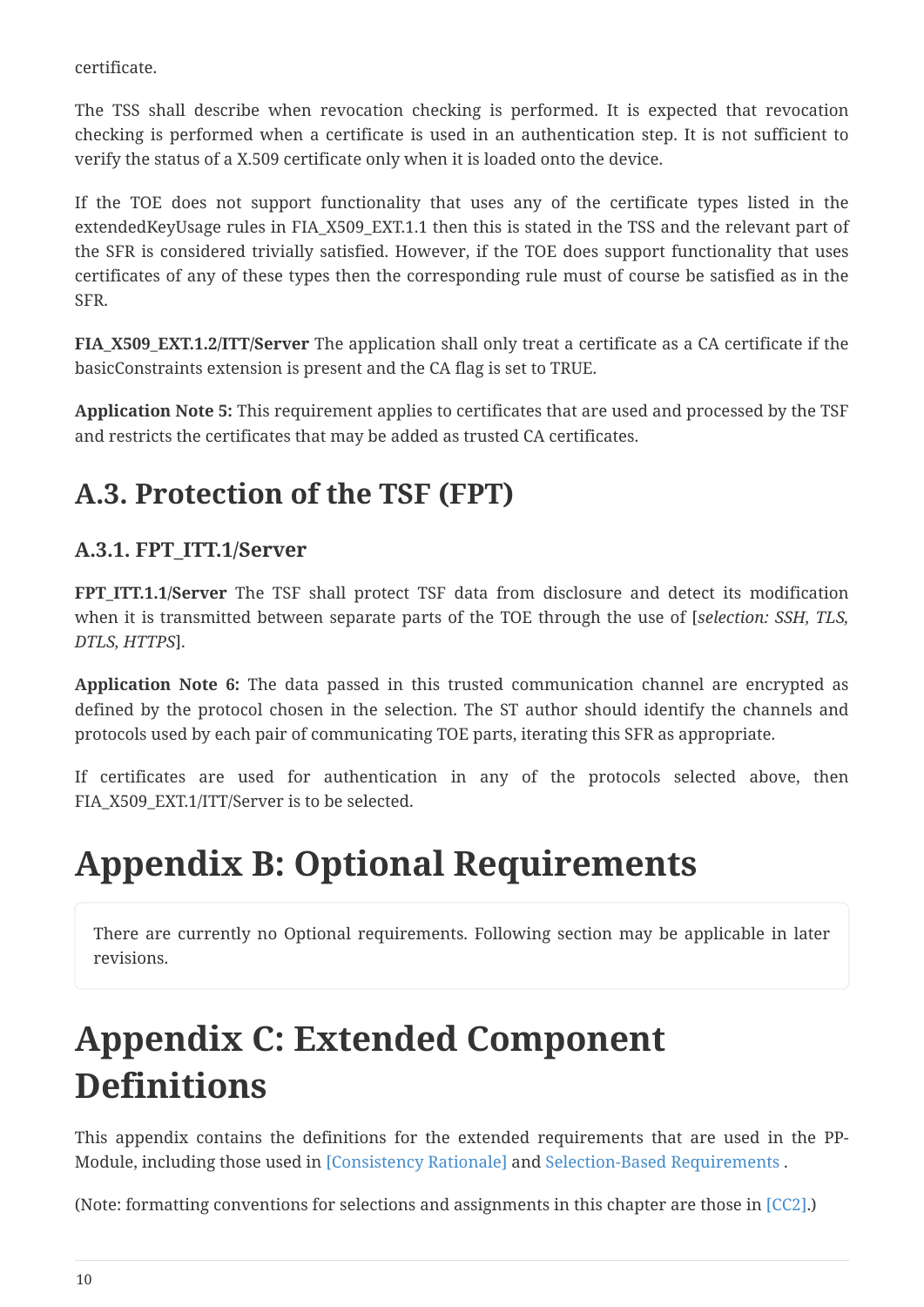## <span id="page-10-0"></span>**C.1. Security Management (FMT)**

### <span id="page-10-1"></span>**C.1.1. Family Behaviour**

Components in this family address requirements for secure configuration. This is a new family defined for the FMT class.

### <span id="page-10-2"></span>**C.1.2. Component Levelling**



#### *Figure 1. Component leveling*

FPT\_MEC\_EXT.1/Server ensures that the TOE is not vulnerable to malicous configuration changes by unauthorized access or an escalation of privledge attack.

#### **Management: FPT\_MEC\_EXT.1/Server**

The following actions could be considered for the management functions in FPT:

a. There are no management activities foreseen

#### **Audit: FPT\_MEC\_EXT.1/Server**

The following actions should be auditable if FAU\_GEN Security audit data generation is included in the PP/ST:

a. No audit necessary

#### **FMT\_MEC\_EXT.1/Server**

Hierarchical to: No other components

Dependencies: No other components

**FMT\_MEC\_EXT.1.1/Server** Read and write access to the TOE's configuration data shall be limited to Administrator, TOE and [*assignment: list of authorized entities*].

## <span id="page-10-3"></span>**C.2. Anti-Exploitation Capabilities (FPT\_AEX\_EXT)**

### <span id="page-10-4"></span>**C.2.1. Family Behaviour**

This is a new component within the FPT class which addresses requirements to ensure the TOE is not susceptible to commonly used exploitation methods. Additionally, it ensures that the application doesn't circumvent security functionality provided by the platform. This is a new family defined for the FPT class.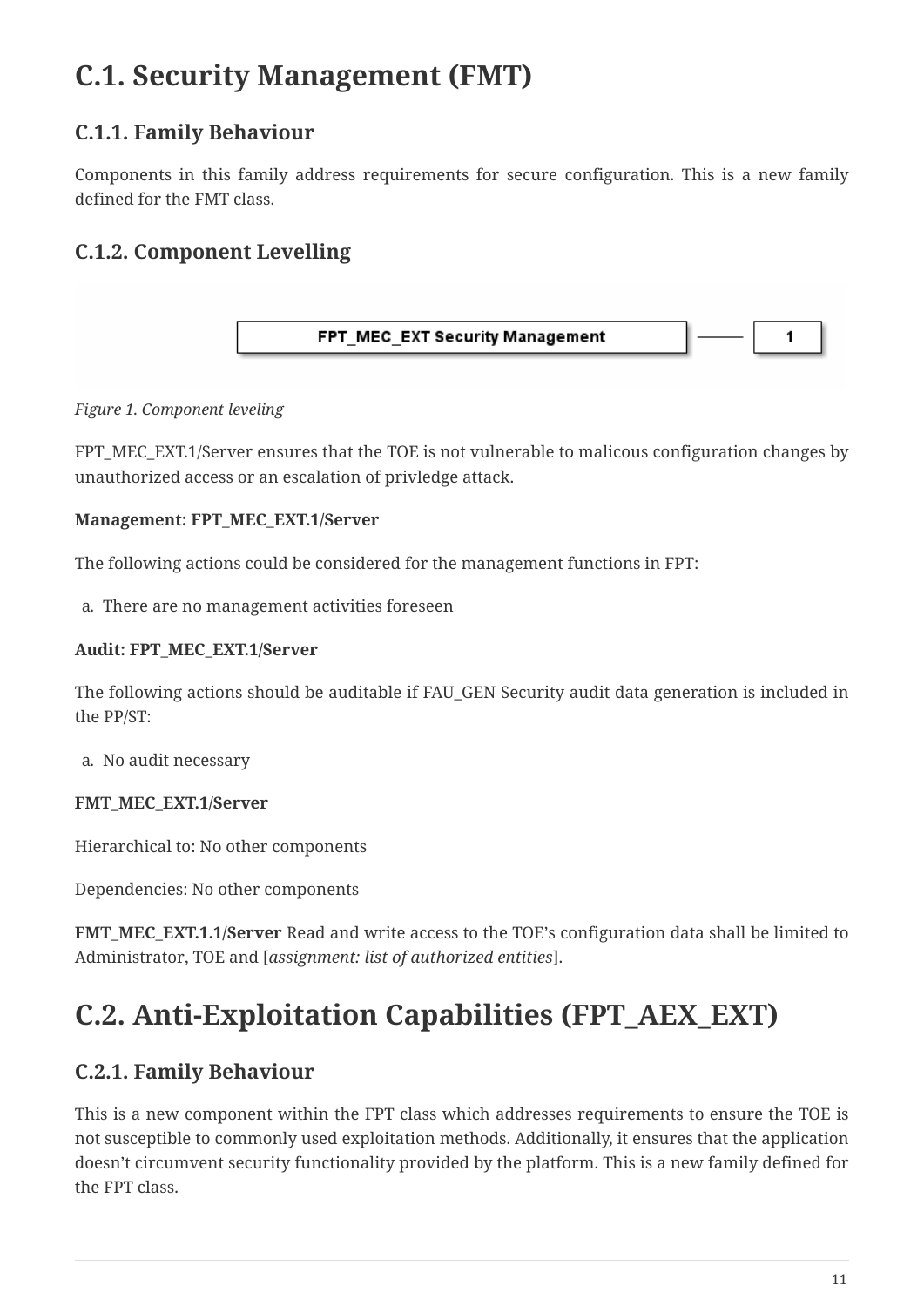### <span id="page-11-0"></span>**C.2.2. Component Levelling**

#### FPT AEX EXT Anti-Exploitation

2

#### *Figure 2. Component leveling*

FPT\_AEX\_EXT.2 ensures the TOE is not susceptible to commonly used exploitation methods and that it doesn't circumvent security functionality provided by the platform.

#### **Management: FPT\_AEX\_EXT.2**

The following actions could be considered for the management functions in FPT:

a. There are no management activities foreseen

#### **Audit: FPT\_AEX\_EXT.2**

The following actions should be auditable if FAU\_GEN Security audit data generation is included in the PP/ST:

a. No audit necessary

#### **FPT\_AEX\_EXT.2/Server**

Hierarchical to: No other components

Dependencies: No other components

**FPT\_AEX\_EXT.2.1/Server** The application shall be compatible with security features provided by the platform vendor.

## <span id="page-11-1"></span>**C.3. Communication Partner Control (FCO\_CPC\_EXT)**

### <span id="page-11-2"></span>**C.3.1. Family Behaviour**

This is a new component within the FCO class used to define high-level constraints on the ways that partner IT entities communicate. For example, there may be constraints on when communication channels can be used, how they are established, and links to SFRs expressing lower-level security properties of the channels.

### <span id="page-11-3"></span>**C.3.2. Component Levelling**



1